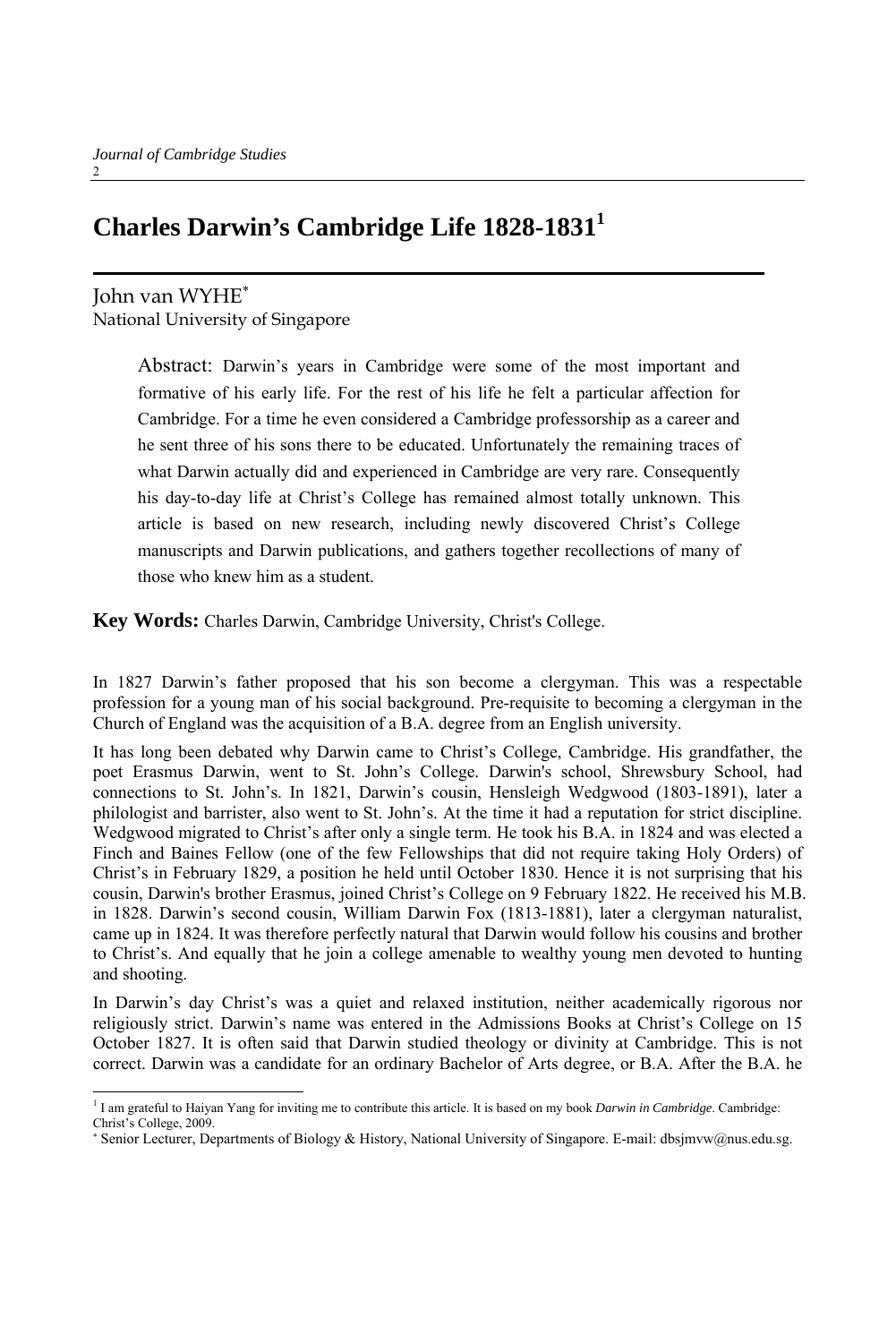could have taken divinity training before taking Holy Orders. Darwin never undertook the divinity training. To earn a B.A. at Cambridge it was necessary to pass two university examinations, the 'Previous Examination' in the second year, the B.A. Examination in January of the final year, and to reside ten terms in Cambridge.

Darwin arrived in Cambridge on Saturday 26 January 1828. He was eighteen years old. As the academic year began the previous October, all College rooms were already full. He therefore took lodgings above the premises of W. Bacon, tobacconist, in Sidney Street, less than a minute's walk from the College Gate. Formal admission to the University followed Matriculation. The word derives from the requirement that undergraduates enter their names on the 'matricula' or role. Previous biographies have not included the correct date of Darwin's matriculation. The first University matriculation ceremony after Darwin's arrival in Cambridge was Ash Wednesday, 20 February 1828. On that day five men from Christ's matriculated. Around one o'clock Freshman, grouped by college, gathered in the Senate House and signed their names in the Registrary's book under the heading declaring they were bona fide members of the Church of England as by law established. Darwin signed as "Charles Robert Darwin". They took the Latin oaths of allegiance and supremacy before the Senior Proctor, that year Professor of geology Adam Sedgwick (1785-1873). Thus began Darwin's lifelong association with the University of Cambridge.

#### **I. Darwin's first year at Christ's**

Settled in his lodgings overlooking the then narrow Sidney Street, Darwin began to make friends and renew old acquaintances. His brother Erasmus returned on 8 February. Perhaps lodging over the tobacconist's shop led to some teasing. One friend, Albert Way (1805-1874) of Trinity College, drew a mock coat of arms for Darwin in April 1828. This comic coat of arms depicts crossed tobacco pipes, meerschaum pipes, cigars, a wine barrel and beer tankards, evidently Darwin's trademarks were meant to be drinking and smoking!

Darwin also cultivated more sedate interests and opportunities available at Cambridge. Another friend, John Maurice Herbert (1808-1882), took Darwin to King's College Chapel. Darwin recalled how a former Shrewsbury school friend, Charles Thomas Whitley (1808-1895), then at St John's, "inoculated me with a taste for pictures and good engravings, of which I bought some. I frequently went to the Fitzwilliam Gallery [then in Free School Lane, now the Whipple Museum], and my taste must have been fairly good, for I certainly admired the best pictures, which I discussed with the old curator." (*Autobiography*, p. 61) According to Herbert: "[Darwin] had a great liking for first-class line engravings — especially for those of Raphael Morghen & Müller; & he spent hours in the Fitzwilliam Museum in looking over the prints in that collection." (Herbert 1882)

Most of Darwin's friends were from other colleges, as he recalled in later life "I do not think I knew even to bow to 15 men in college  $\&$  was intimate with only 2 or 3 men.— Most of my friends belonged to Trinity & St. Johns & Emanuel [sic]." (*Correspondence*, vol. 7: 38) Perhaps Darwin's closest friend at Cambridge was his second cousin, William Darwin Fox, who was also studying at Christ's (admitted 26 January 1824) for an ordinary Arts degree with the aim of becoming a clergyman — like Darwin. Fox, again like Darwin, enjoyed riding, shooting and natural history. Fox was particularly fond of birds and insects. He kept a series of diaries which record in remarkable detail the life of a Christ's undergraduate of the time. Darwin's letters to Fox are now preserved in the College's Old Library. They provide a unique source for Darwin's interests and activities as an undergraduate. After morning service in the College chapel Darwin often joined Fox for breakfast in his rooms just through the archway leading to Second Court in what is today E staircase. In after years Darwin fondly remembered "our antient snug breakfasts at Cambridge". (*Correspondence*, vol.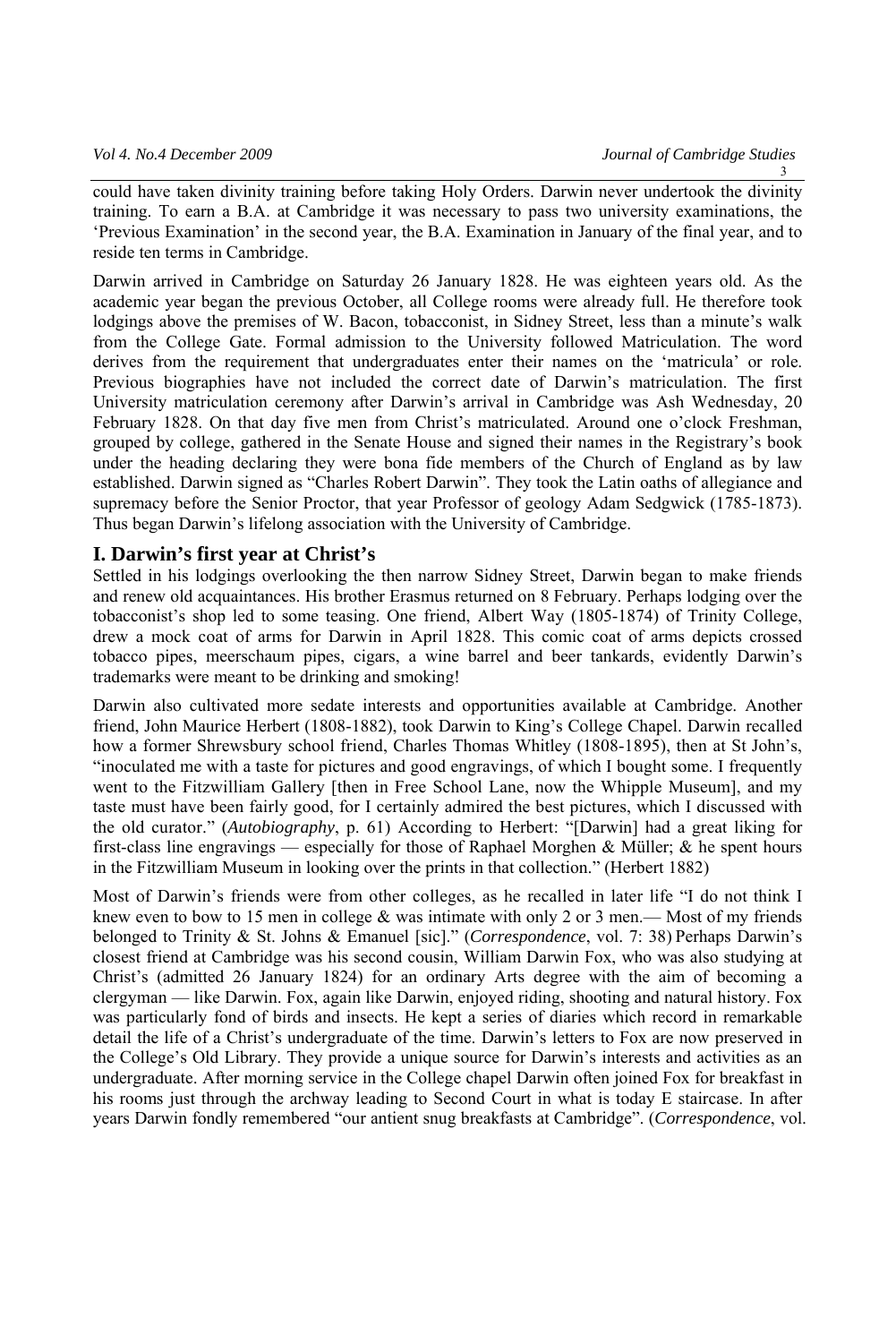1: 223) "What pleasant hours, those were when I used to come & drink coffee with you daily!" (*Correspondence*, vol. 7: 196)

It was apparently Fox who inspired Darwin to embrace the scientific hobby of collecting insects, especially beetles. Darwin was soon scouring the surrounding fields and fens for rare species. After fifty years Darwin's Cambridge friend Frederick Watkins (1808-1888), at Emmanuel College, could still remember Darwin's enthusiasm for *Panagaeus cruxmajor*, or the crucifix ground beetle, one of Darwin's favourites. It occurs in Wicken and other fens under sedge litter. Darwin later recalled in his *Autobiography*, p. 63, "I am surprised what an indelible impression many of the beetles which I caught at Cambridge have left on my mind. I can remember the exact appearance of certain posts, old trees and banks where I made a good capture. The pretty Panagaus crux-major was a treasure in those days". Darwin's notes in his copy of Stephens 1829, p. 13, record his capture of one: "Cam: Spring 1828". In June 1828 Darwin reported excitedly to Fox "I Have taken Clivina Collaris, fig 3 Plate III of Stephens". Herbert recounted how one of the beetles was examined: "One day in his rooms he doped a large Beetle with a penful of prussic acid. The creature almost instantaneously kicked & fell over on his back apparently dead — but after a few minutes exposure to the lense it rallied and wattled off as if nothing had happened to it, to our general amazement." (Herbert 1882) [Figure 1]



Figure 1

Darwin returned home to Shrewsbury for the summer. He visited friends and relatives for shooting and beetling. On 1 July 1828 Darwin set out for Barmouth, Wales for what he called his "Entomo-Mathematical expedition" a study holiday with a few other Cambridge undergraduates and their private tutors. Darwin's mathematical tutor was George Ash Butterton (1805-1891) of St. John's. Darwin spent most of his time in Barmouth with two particular friends, Herbert and Thomas Butler (1806-1886), the son of the headmaster of Shrewsbury School. What the tutor did while Darwin scrambled over mountains and popped beetles into bottles is not recorded. Herbert later described Darwin's activities.

On 27 August Darwin left Barmouth early for the start of the shooting season on 1 September. He returned to Cambridge for the Michaelmas Term on 31 October 1828. Finally, there was a free room in College and the Tutor assigned Darwin to a comfortable set on the south side of First Court. There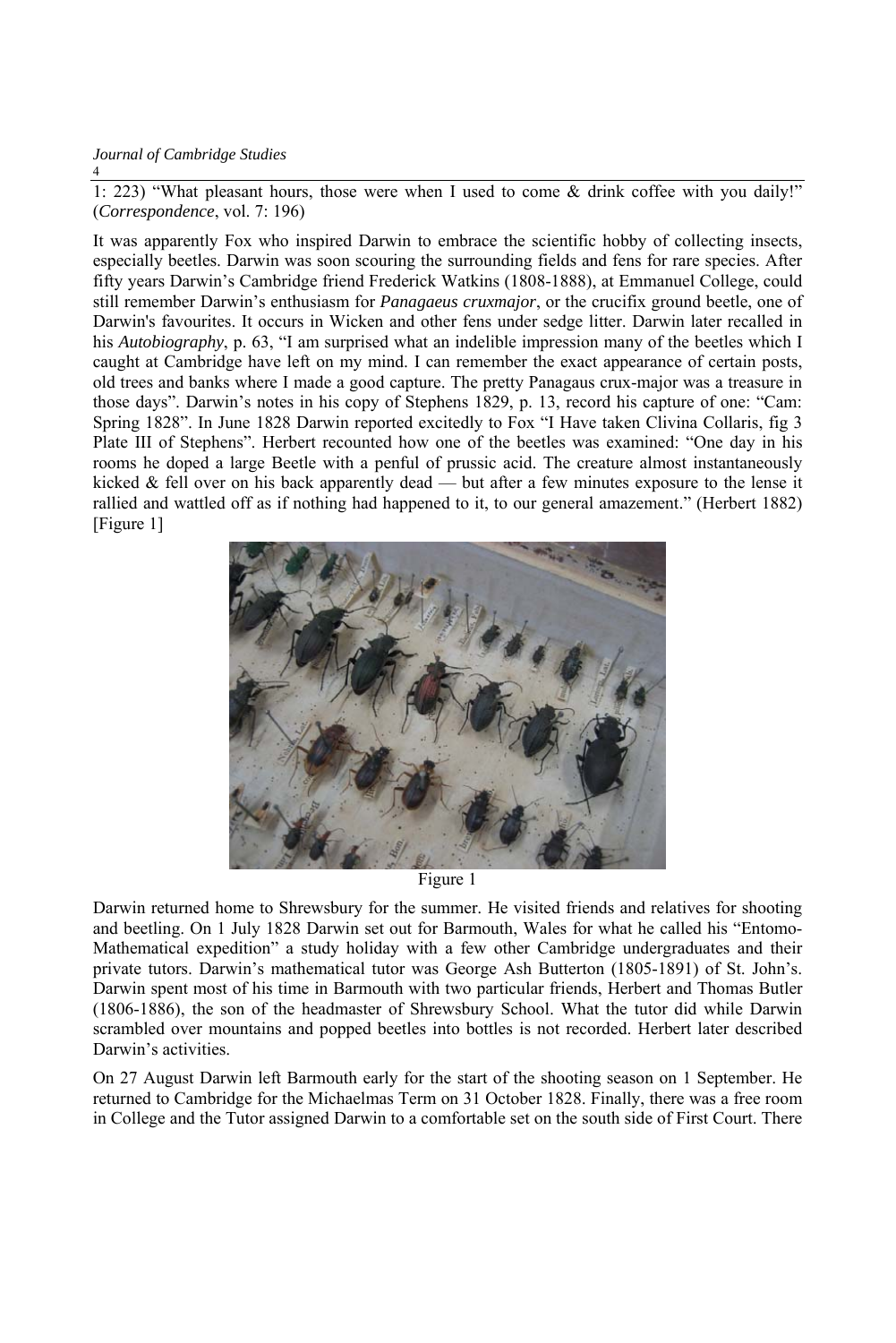is a tradition that these rooms were once occupied by the famous natural theologian William Paley (1743-1805). No evidence at Christ's College has been found to substantiate this story. However many such College traditions are surprisingly accurate. When writing to his son William in 1858, Darwin mentioned his College rooms: "You are over the rooms which my cousin W. D. Fox had  $\&$ in which I have spent many a pleasant hour.— I was in old court, middle stair-case, on right-hand on going into court, up one flight, right-hand door & capital rooms they were." William was at the time staying in E6, though he later lived in his father's old rooms. (F. Darwin 1914) Darwin gave this lengthy description of the location because the College staircases were not then named with letters as they are today. Darwin's rooms are now known as G4. The rent was normally £4 per quarter.

Darwin's rooms consisted of a panelled main sitting room (c. 8 x 8m) with an adjoining dressing room and bedchamber. His three windows on the north overlooked First Court, with the Chapel directly across from him. His postulated clerical future was never out of view. The Master's Lodge was to its right and closer still the Hall. Darwin's south facing windows overlooked what was formerly called Bath Court and is today the site of the new undergraduate library. [Figure 2]

It was possible to buy the furniture left by the previous tenant from the College upholsterer. Darwin may have done so. It was common to buy crockery, tea sets, decanters and wine glasses from the bedmaker. A large bill of £40 5s 6d for a woollen draper in the Easter term may have been for a carpet ordered for his new rooms. In December Darwin wrote to his brother Erasmus "After you left Cambridge I got into very nice rooms in College, far more comfortable than lodgings, as you will find when you come next to Cambridge. I imbibed your tastes about prints, and put it into practice, and have bought some very good prints, which I long for you to see." (*Correspondence*, vol. 1: 71)

A college servant, known in Cambridge as a gyp, was assigned to each staircase. The word gyp is from the Greek for vulture, though by Darwin's time the reason why gyps were thus named was lost in obscurity. Darwin's gyp is recorded simply as 'Impey'. Gyps delivered letters, brushed clothes, ran errands and made coffee. The College porters took letters to and from the post office. Another servant known as a shoeblack cleaned and polished shoes and boots. These services were listed



Figure 2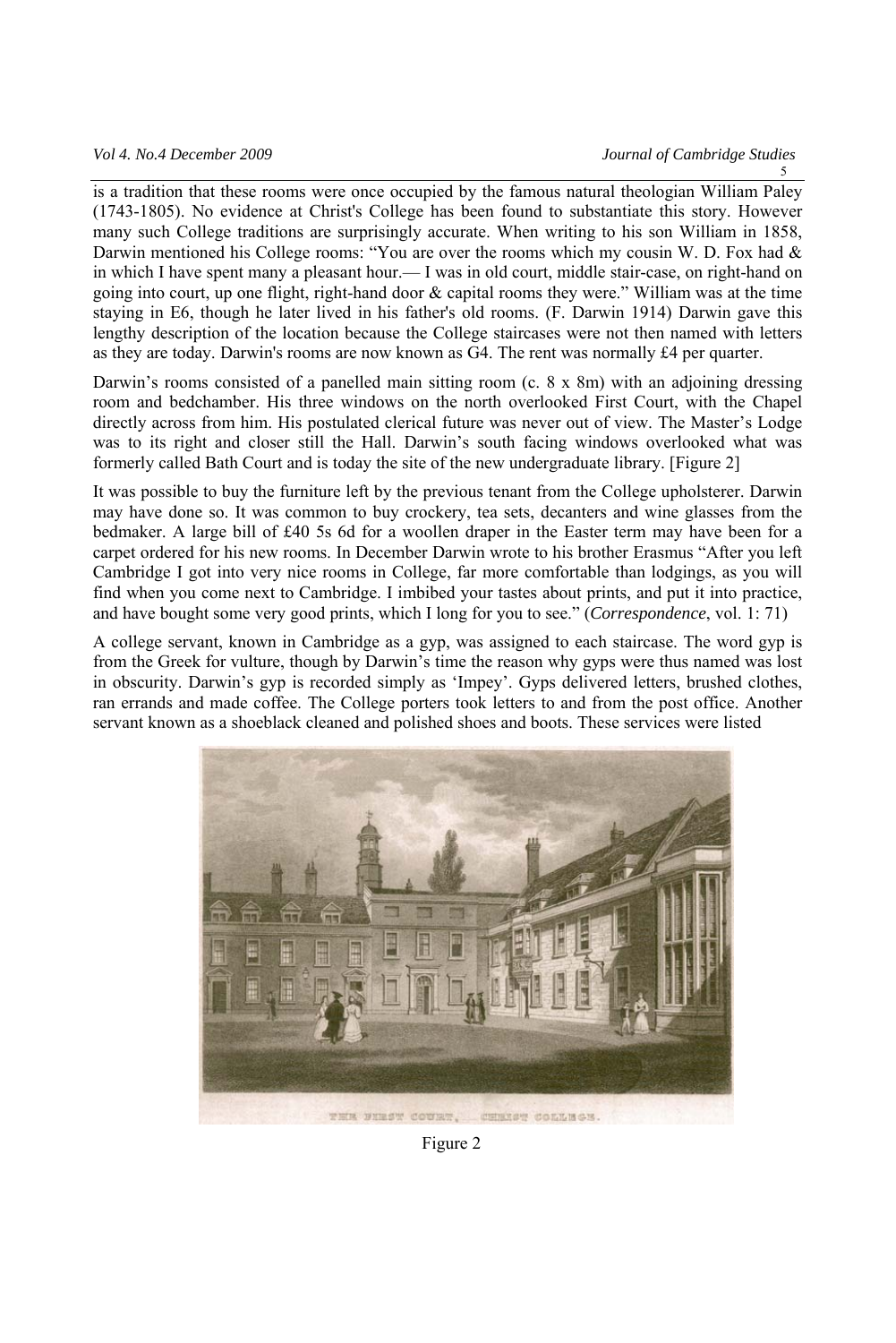separately in the College accounts for each student. For example, in the quarter ending Lady Day (25 March) 1830 Darwin was charged  $\text{\pounds}4.12.6$  for coal, 7 shillings for the shoeblack and  $\text{\pounds}2$  one shilling for the barber.

A typical day at Christ's College for Darwin probably began around 7am when he was awoken by Impey in time to dress for Chapel at 7.30. While attending Chapel the bedmaker would come in and make the bed. This too was charged on the account, in this case  $\pounds$  one shilling for the same quarter. Darwin would return from Chapel and have breakfast in his room before a blazing coal fire with the kettle boiling on the grate. The table was laid by Impey and the College breakfast, according to the recollection of a near contemporary at Trinity, consisted of: "the fourth part of a half-quartern loaf, and twopenny-worth of butter". ([Atkinson] 1825, p. 507) Tea and coffee and any other extras were provided or paid for by the student. After breakfast Impey cleared the breakfast things.

Clearly a wide variety of activities took place in Darwin's rooms. He read for his College curriculum, wrote letters, compared his captured beetles with published descriptions in his copy of Stephens *Systematic catalogue of British insects* and carefully pinned the beetles to cork boards. He had friends to coffee, and in the evenings they sometimes dined there and would then drink wine and play cards. Darwin recalled in his *Autobiography*, p. 61: "I used generally to go by myself to King's College, and I sometimes hired the chorister boys to sing in my rooms." Herbert remembered accompanying Darwin to the afternoon service at Trinity "when we heard a very beautiful anthem — At the end of one of the parts, which was exceedingly impressive, he turned round to me  $\&$  said with a deep sigh "How's your backbone?" (Herbert 1882)

Even before coming up to Cambridge Darwin was a passionate sportsman. In October 1828 Darwin's father and sisters contributed £20 towards the purchase of a new double barrelled shotgun. With it Darwin often went shooting in the surrounding fens. He also acquired a dog named Dash.

About this time, Herbert recalled that he and Darwin had an "earnest conversation about going into Holy Orders; & I remember his asking me with reference to the question put by the Bishop in the Aduration service: "Do you trust that you are inwardly moved by the Holy Spirit &c" whether I could answer in the affirmative—:  $\&$  on my saying "I could not," he said "neither can I,  $\&$ therefore…I can not take orders." (Herbert 1882) However in a letter from May 1830 Darwin wrote to Fox "I have some thoughts of reading divinity with [Henslow] the summer after next." (*Correspondence*, vol. 1: 104)

#### **Chapel**

Members of the College were called to Chapel by the bell, which rang for five minutes as the start of services approached at 7.30am. Students were probably required to attend Chapel eight times per week, at least one service per day and twice on Sunday. Undergraduates probably rotated through Chapel readings. It is interesting to note, and it seems no biography has ever done so, that Charles Darwin may well have stood at the lectern in Christ's College Chapel and read from the Bible.

Far from being an establishment-defending and entrenched Anglican stronghold Christ's had a large percentage of reform-minded Fellows. "In 1837 a draft of a new body of statutes was made, and on 24 February 1838 an order was signed by the Master and ten Fellows (including Shaw, Baines, and J. Cartmell, the future Master) that a petition for the substitution of [the Elizabethan] Statutes should be presented to the Queen. … [the draft statutes] seem to have permitted the marriage of Fellows, and some participation in College emoluments by persons not members of the Church of England. …Divine service should be held on Sundays only in the College chapel…" (Peile 1900, p. 279) and so forth. However, the draft was unsuccessful. Darwin's tutors, Shaw and Graham, are buried in the ante-chapel. Their Latin-inscribed tombestones in the floor can still be read today.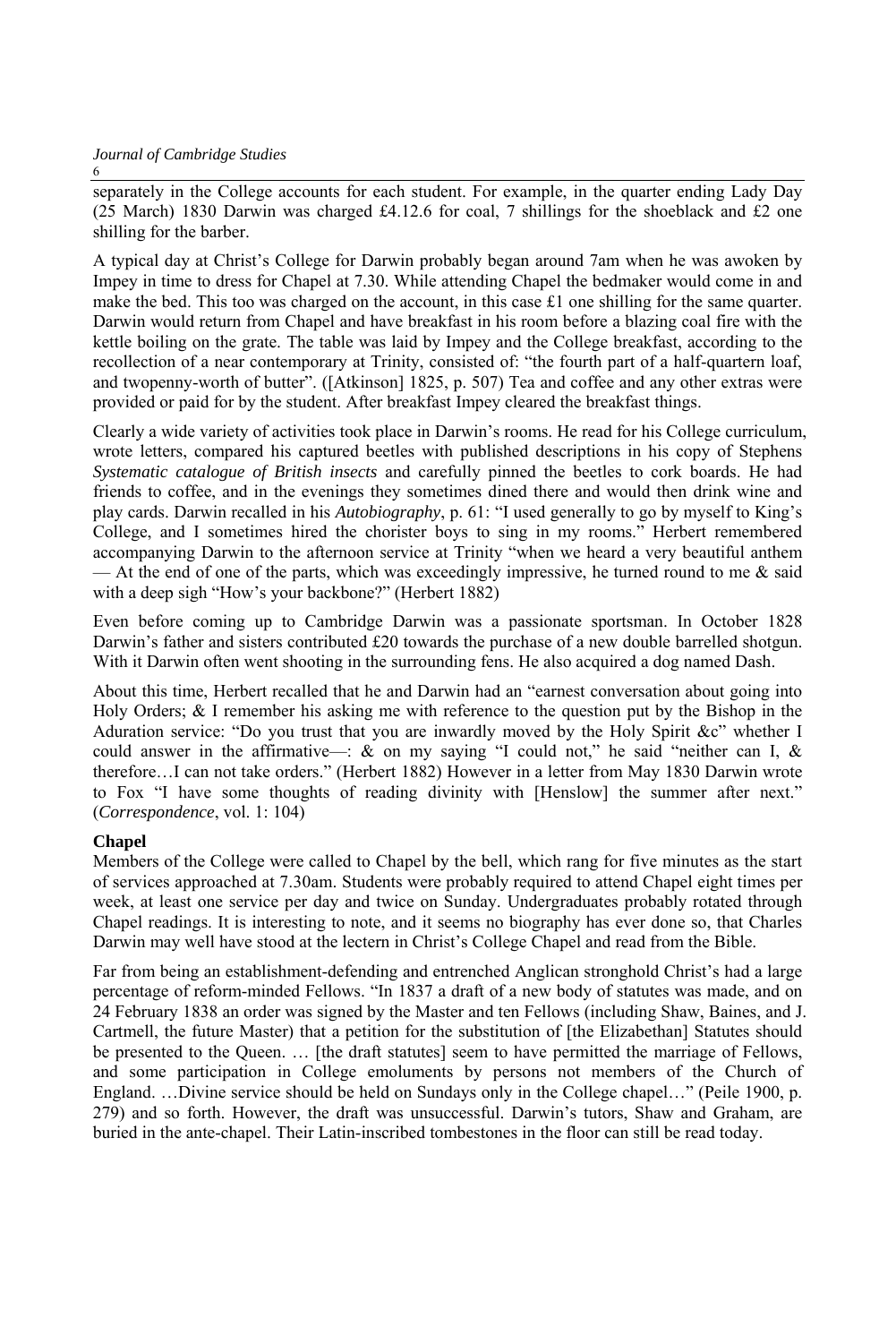#### **College Lectures**

After breakfast in their rooms students were expected to attend the two College lectures in the lecture room, probably from 9-11am. In his *Autobiography*, p. 58, Darwin recalled "With respect to Classics I did nothing except attend a few compulsory college lectures, and the attendance was almost nominal."

After College lectures students might have tea or coffee in their rooms and were free to visit friends or go for walks. Around 1.00 it was customary to visit private tutors. Dinner was then at 4.00 in Hall. For Pensioners like Darwin the meal or commons provided consisted only of joints of meat and beer. However extras could be purchased such as vegetables, pies and cheese. In fact the College record book T.11.25 had a separate column for vegetables next to the record for commons. In 1828 vegetables were charged at "5 ½ p/day". In the first quarter of Darwin's residence in Cambridge his vegetable bill came to £1 2s 5½d. (T.11.25)

#### **The Hall**

The Hall was the largest building in Christ's College, and the place where members of the College gathered for dinner. The Hall today is quite different from its appearance in Darwin's day. "In 1723 money was given to "beautify" it: which was done by putting deal wainscot over the oak panelling, by covering up the old fireplace, and by hiding the roof with a cylindrical plaster ceiling." It remained thus until 1875 when "the old roof was removed, reconstructed, and replaced; the walls were rebuilt and raised about 6 feet…and new oak panelling was put up, some of the original work being sufficiently sound to remain at the south end." The panelling at the north end was added in 1900. (Peile 1900, p. 31) In 1882 and in following years stained glass portraits were added to the Hall's west oriel. Darwin is represented in the top right and final panel in his scarlet honorary LL.D. gown. The work was done by Messers. Burlison and Grylls. (Peile 1900 p. 16)

Before the meal a Latin grace was read. The Fellows and Fellow Commoners ate a three course meal with port or sherry at their own table on a raised dais at the north end of the Hall. The Pensioners sat together at long tables at the south end of the Hall. The Sizars acted as waiters. After dinner the Fellows and Fellow Commoners would retire to the Combination Room located upstairs behind the gallery at the south end of the Hall. Here they would drink wine or port and converse until evening Chapel at 6pm.

On 20 December 1828 Darwin arrived back in Shrewsbury with his new dog Dash. He visited friends and relatives in Shropshire and Staffordshire for shooting and visits. In a January 1829 letter to Fox Darwin made a rare reference to his College studies: "my Studies consist of Adam Smith & Locke, in the latter of which I suppose you are an adept, & I hope you properly admire it— About the little Go I am in doubt & tribulation. I have had very little shooting." (*Correspondence*, vol. 1: 74) The "little Go" was the nickname for the University's Previous Examination, which undergraduates took in their second year. According to the *Cambridge University Calendar,* 1829, p. 169, "The subjects of examination are one of the four Gospels or the Acts of the Apostles in the original Greek, Paley's Evidences of Christianity, one of the Greek and one of the Latin Classics". Locke's *An essay concerning human understanding* appeared in the B.A. examination for those who were not candidates for honours. The work by Adam Smith, probably his *Theory of Moral Sentiments*, did not appear in the Previous or B.A. Examinations. It may have been a reading assigned by his College Tutor or Lecturer. Before returning to Cambridge for Lent Term Darwin stayed with his brother in London.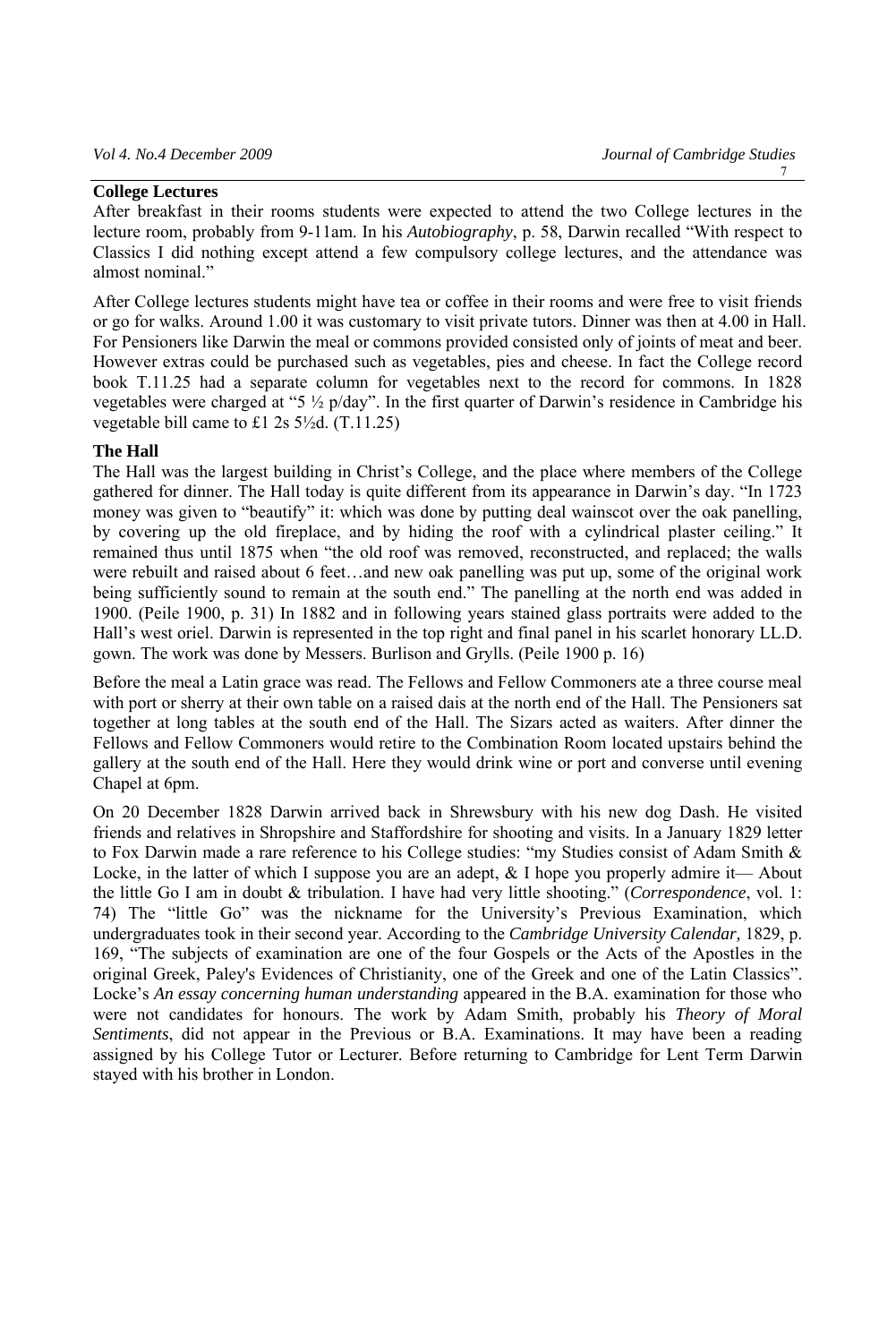#### **II**.**Darwin's Second Year at Christ's**

Darwin returned to Christ's on 24 February 1829. Fox was gone; he had taken his B.A. degree on 23 January, ranking 88<sup>th</sup> out of 160 students. Earlier in the month, Darwin's cousin Hensleigh Wedgwood was elected a Finch and Baines Fellow, but he would hold this only until October 1830 (he resigned because of his religious doubts). Two days after returning to his comfortable rooms Darwin wrote Fox to report on his stay in London where he had visited entomologists F. W. Hope and J. F. Stephens. The former had generously given Darwin specimens of 160 beetle species for his collection. Darwin ordered a beetle cabinet for £15 to help house his growing collection. This cabinet must have been rather large. Darwin also reported that "By Grahams decided advice, I do not go in for my little Go." John Graham (1794-1865) replaced Shaw as Tutor in 1829. Shipley described Graham as "one of the most brilliant of the *alumni* of the College (fourth Wrangler and Chancellor's Classical Medallist in 1816), who was elected Master of the College in 1830, and was appointed to the Bishopric of Chester in 1848. Graham was one of the small group of Cambridge Liberals in the days of the first Reform Bill, and a strong supporter of the abolition of University tests. As a disciplinarian in College he is said to have been somewhat too easy-going". (Shipley 1924, p. 127)

On 15 March Darwin wrote to Fox of the routine in his College rooms: "I am leading a quiet everyday sort of a life; a little of Gibbons history in the morning & a good deal of *Van. John* [Blackjack], in the evening this with an occasional ride with Simcox  $\&$  constitutional with Whitley, makes up the regular routine of my days."

At the beginning of June Darwin may have received the latest number of Stephens' *Illustrations of British entomology*, Haustellata vol. 2 (appendix) dated 1 June 1829. On page 200 appeared the record of Darwin's capture of a *Graphiphora plecta* (a moth) and the first word Darwin ever published: "Cambridge", the location provided by Darwin as the site of capture. On the 15<sup>th</sup> another number of Stephens appeared, this time with thirteen species of beetle collected by Darwin. He later described the feeling of seeing his captures in print: "No poet ever felt more delight at seeing his first poem published". (*Autobiography* p. 63) [Figure 3]

Page 136. GRAPHIPHORA plecta. "Cambridge."-C. Darwin, Esq.

Figure 3

For a time between 1828 and the summer of 1829 Darwin kept a list of beetle species in an old Edinburgh notebook (DAR 118). He also wrote annotations next to the descriptions of 281 species in Stephens 1829 — sometimes recording where he collected a species with the date or the person who gave him a specimen. Darwin's copy is in the Cambridge University Library. He obviously became more proficient in capturing and identifying beetles over the years.

He returned to Shrewsbury and continued his usual lifestyle of shooting and beetling in Shropshire and Staffordshire. In mid-June he went on an entomological tour in North Wales with F. W. Hope. In July Darwin wrote to Fox that, although he planned to entomologize and shoot throughout the summer, he also needed to prepare for the Previous Examination. "I must read for my little Go. Graham smiled  $&$  bowed so very civilly, when he told me that he was one of the six appointed to make the examination stricter, & that they were determined they would make it a very different thing from any previous examination that from all this, I am sure, it will be the very devil to pay amongst all idle men & Entomologists." (*Correspondence*, vol. 1: 89)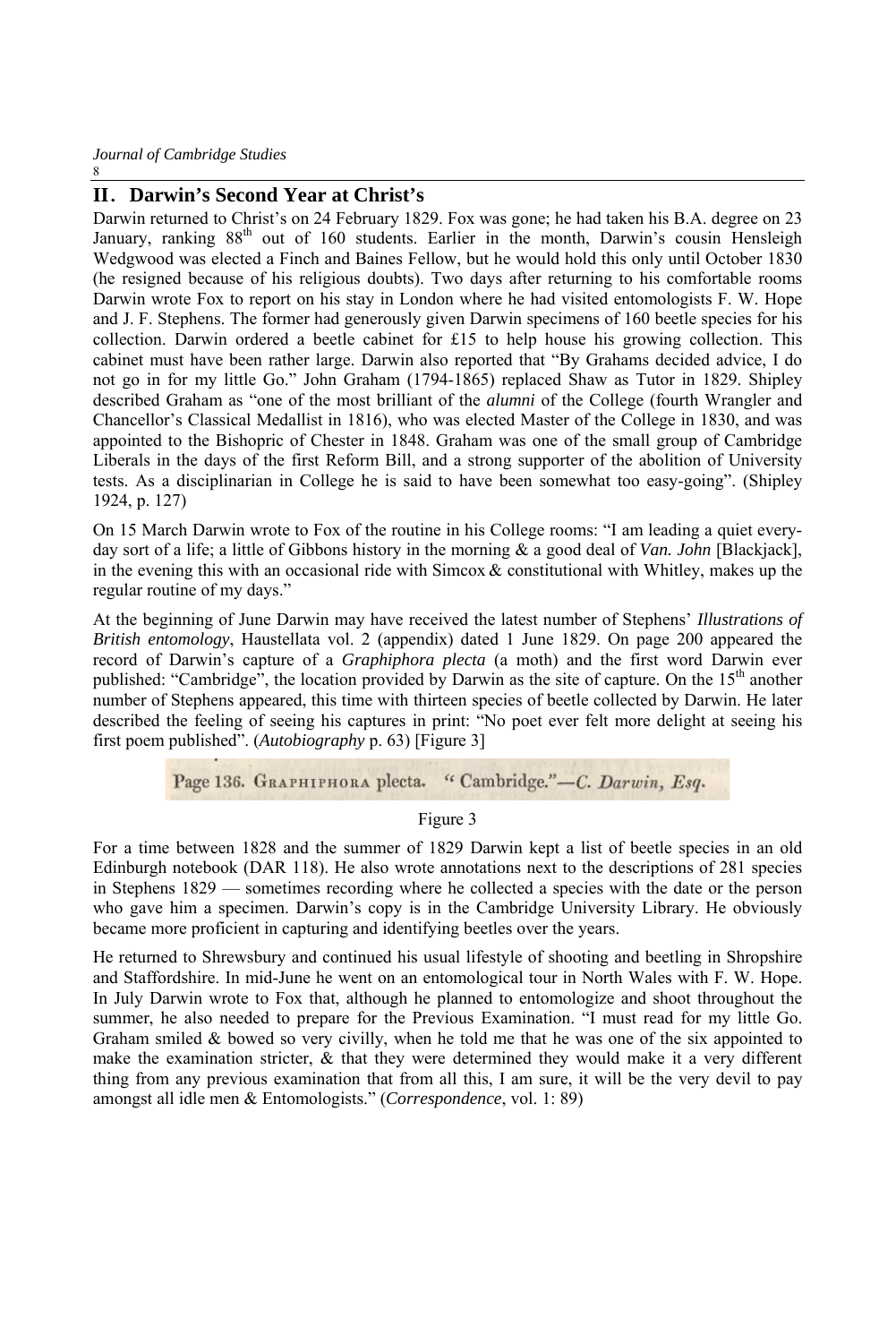In early October Darwin attended a music meeting in Birmingham with his Wedgwood relations. He returned to Christ's on 12 October 1829. (T.11.25) He entomologized with Leonard Jenyns (later named Blomefield) (1800-1893), vicar of nearby Swaffham Bulbeck. Darwin became a fixture at the Friday evening soirées at the home of the Professor of Botany, John Stevens Henslow (1796-1861), where the scientifically-minded of the University, young and old, were welcomed.

Darwin also enrolled in Henslow's university botany lectures three times between 1829-1831. Darwin recalled that he "liked them much for their extreme clearness, and the admirable illustrations; but I did not study botany. Henslow used to take his pupils, including several of the older members of the University, field excursions, on foot, or in coaches to distant places, or in a barge down the river, and lectured on the rarer plants or animals which were observed. These excursions were delightful." (*Autobiography*, p. 60) Many years later Darwin referred to his friendship with Henslow as the most important influence during his time at Cambridge.

In early November Erasmus stayed with Darwin for a few days. The brothers spent long hours at the gallery of the Fitzwilliam Museum. Thus ended Darwin's second year at Christ's College. He had settled into a congenial world of genteel pleasures and pastimes. As Janet Browne noted "[Darwin's] Cambridge was an easy-going affair, for the most part happily engaged with the internal world of his college in preference to any of the wider issues that might rampage outside." (Browne 1995, p. 93)

## **III**.**Darwin's Third Year at Christ's**

After the Christmas break Darwin returned from London to Christ's on New Year's Day 1830. About this time Darwin and seven friends formed a weekly dining club called the "Gourmet Club" or "Glutton Club". The club consisted of Darwin, Herbert, Whitley, Watkins, Cameron, James Heaviside of Sidney Sussex College, Robert Blane of Trinity College and Henry Lowe of Trinity Hall. They dined in each other's rooms in rotation.

Cambridge did not consist exclusively of dining, shooting and beetling for Darwin. In addition to his College lectures and readings he had to pass the two set University examinations. On Wednesday 24 March 1830, after weeks of fervent cramming, Darwin nervously entered the Senate House to take the Previous Examination or "Little Go". Candidates were examined orally, in turn. Three hours in the morning were spent on the classics and three hours in the afternoon on the New Testament and Paley. Darwin passed the examination.

In March Darwin wrote Fox "My new [beetle] cabinet is come down & a gay little affair it is." In a later letter written from Shrewsbury Darwin described the cabinet from memory: "The man who made my cabinet is W. Edwards 29 Wilton St. Westminster. I advise to get one bigger than mine.— Mine cost £5.10. & contained 6 drawers, depth,  $1^{\text{f}}$ , 3. breadth  $1^{\text{f}}$ , 7.—& whole cabinet stood in height 1"4.—" (*Correspondence*, vol. 1:127) I found a cabinet in the possession of Dr Milo Keynes, a great-grandson of Darwin, which Keynes used as his television stand. He believed his collecting cabinet came from Down House and belonged to Darwin. Dr Keynes recalled that the cabinet contained shells when he inherited it from his mother. The cabinet somewhat resembles the one described by Darwin. The firm of Cheffins Antiques in Cambridge estimated the cabinet dates from the early nineteenth century. It is made of mahogany, contains six shallow drawers which have corklined bases. Some have a camphor compartment at the front. At some later point the drawers were lined with paper. In some places the paper has been torn away revealing the cork. In one of these exposed areas two very fine insect pins are stuck in the cork, and bent over. Inside one of the camphor compartments was a minute printed label: "LIGUSTRI Privet.", (a type of moth). This label is almost certainly remains of use of the cabinet after Darwin's time.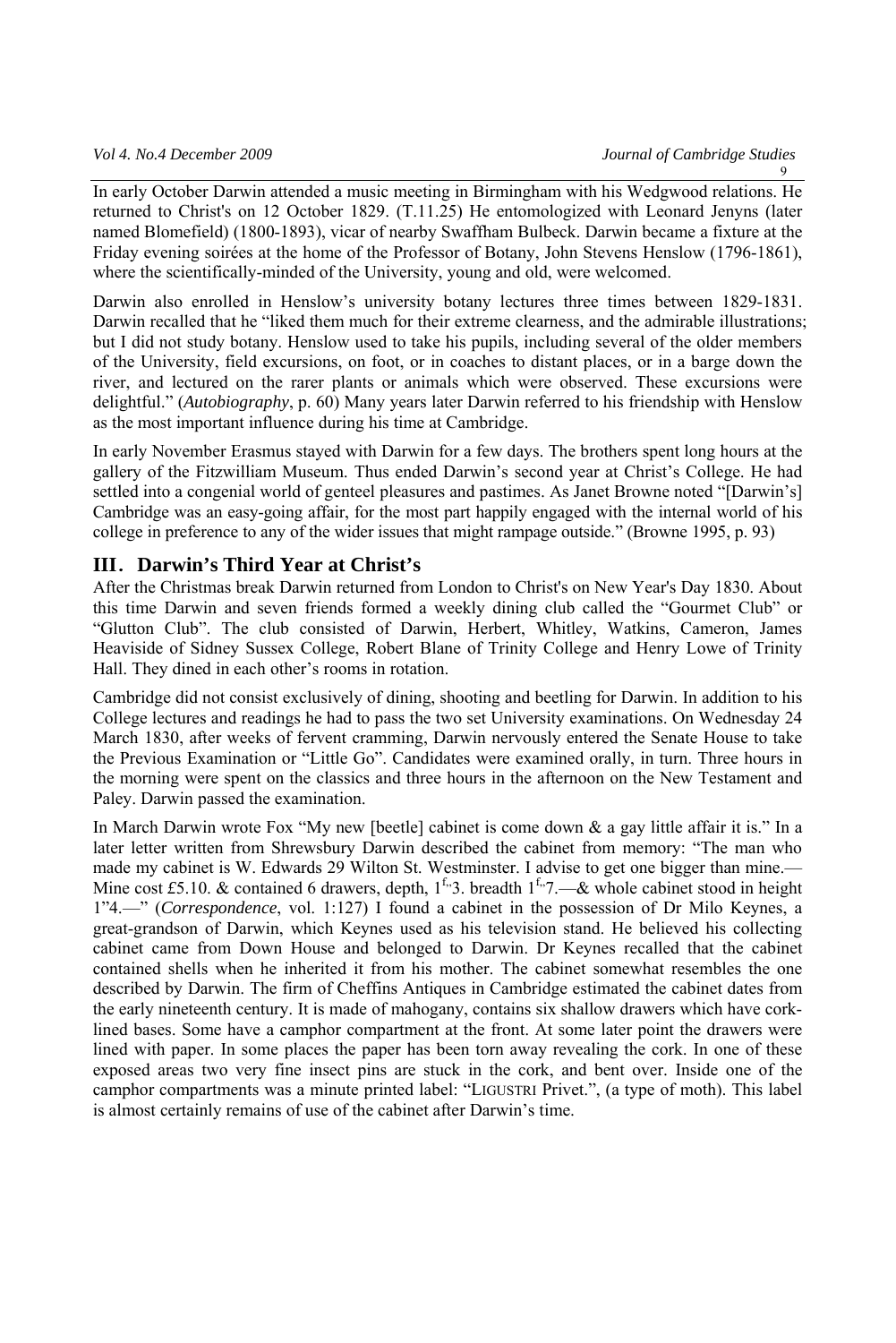In April Darwin wrote to Fox "I find I get on very slowly with my cabinet, & shall be very glad of your assistance. I have only yet got to the Amarœ.—… I have been seeing a good deal lately of Prof: Henslow; I took a long walk with him the other day: I like him most exceedingly, he is so very goodnatured & agreeable".

On 3 June 1830 Darwin was recorded as leaving Christ's at the end of Easter Term. He spent a few days in London before heading north to Shrewsbury. In August he returned to North Wales for collecting beetles and fishing followed by the usual rounds of shooting in Shropshire and Staffordshire. In September he wrote to Fox about his new horse which he hoped would make a very good hunter. Darwin took the horse with him to Cambridge when he returned to Christ's on 7 October 1830, for the start of the Michaelmas Term. He wrote to Fox "I arrived here in my most snug & comfortable rooms yesterday evening". In November Darwin wrote to Fox that because of all the reading involved in "getting up all my subjects" he was left no time to catch or send insects.

Darwin paid Henslow to act as his private tutor in mathematics. Darwin wrote to Fox that "the hour with him is the pleasantest in the whole day". At Henslow's botany lectures Darwin helped to arrange the specimens and materials before the lectures, and was generally considered to be Henslow's favourite. William Allport Leighton, an old Shrewsbury school friend, recalled: "I remember that the Professor in the concluding remarks at the close of his course of lectures said he hoped his teaching had influenced many to perseverance — certainly he knew it had influenced one — no doubt he meant Darwin." (Leighton 1886)

Darwin spent the Christmas vacation of 1830 in Cambridge preparing for his final examination. Only after the voyage of the *Beagle* would Darwin reject Paley's argument of design, already quite outdated by the 1830s. (Hanging in the College Old Library is the last College Paley examination paper from 1920.)

# **IV**.**Darwin's Last Terms at Christ's**

Darwin's final examination for the B.A. degree, which consisted of three days of written papers, occurred between 14-20 January 1831. Darwin was a poll candidate. The poll (an abbreviation of the Greek 'Hoi Polloi' for the crowd) consisted of those students who took an ordinary pass degree rather than an honours degree. The examination consisted of six parts: Homer, Virgil, Euclid, arithmetic and algebra, Paley's *Evidences of Christianity* and *Principles of moral and political philosophy,* and Locke's *An essay concerning human understanding*.

The papers were marked by Friday 21 January. On Saturday the  $22<sup>nd</sup>$  a second edition of the *Cambridge Chronicle* appeared which showed Darwin placed 10 out of 178 in the polls. There were only 86 honours candidates that year. As Darwin recalled in his *Autobiography*, p. 59, "By answering well the examination questions in Paley, by doing Euclid well, and by not failing miserably in Classics, I gained a good place among the δτ πολλοι*,* or crowd of men who do not go in for honours". However, Darwin had not resided the requisite number of terms so he could not yet be awarded his degree. His final two terms at Christ's, without the pressure of preparing for examinations, were some of the most important he spent in Cambridge.

In February he read J. F. W. Herschel's *Preliminary discourse* (1831), an authoritative and thoughtprovoking model on correct methods of scientific investigation. It was essentially a survey of the science of the day, as well as an account of the progress of scientific knowledge. Herschel's law of continuity meant that all parts of nature and science would be interconsistent. Given the collection of enough facts, powerful general laws could be deduced. Darwin also read Alexander von Humboldt's *Personal narrative* of his expedition to northern South America.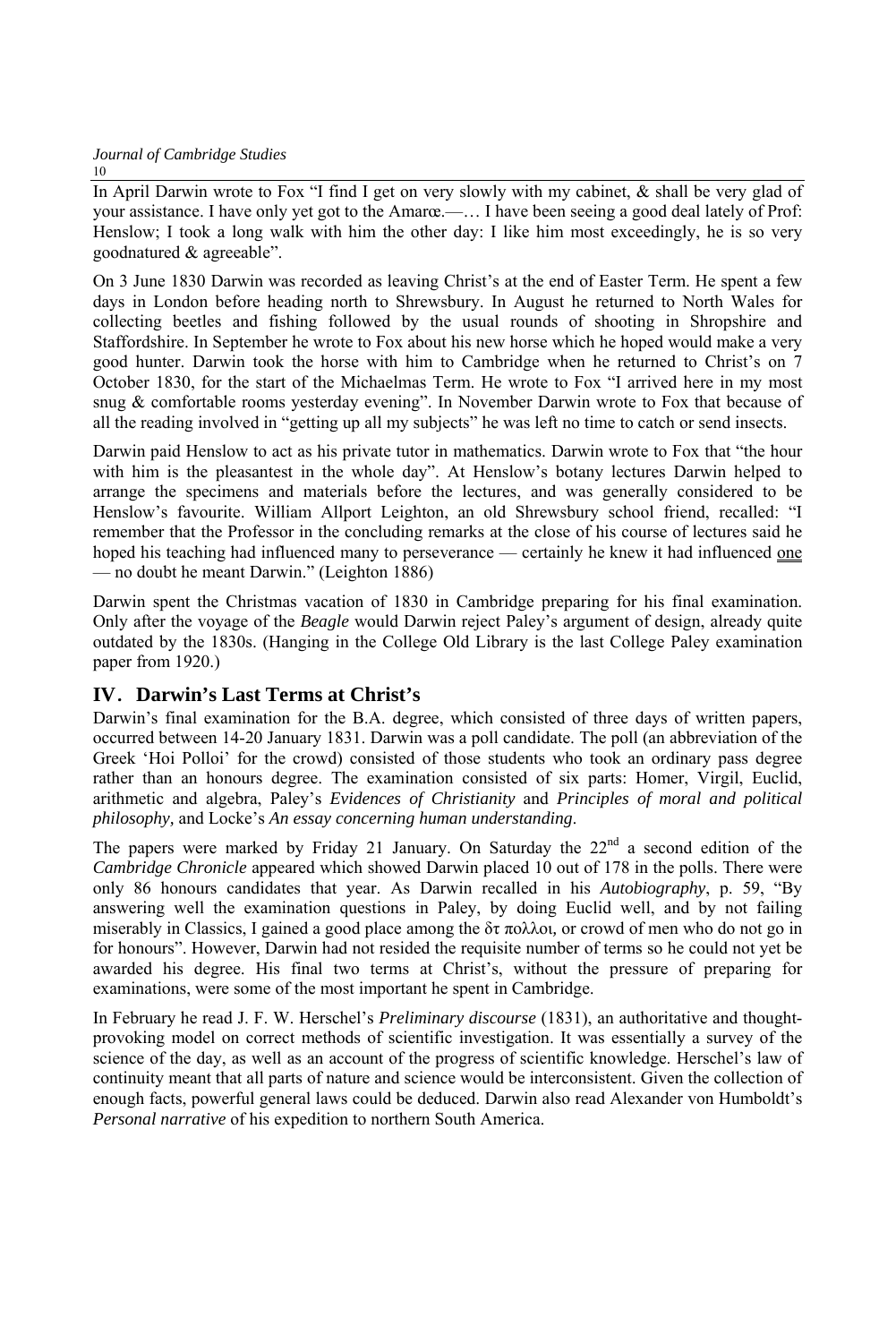Some years later Darwin described his time in Cambridge after his degree: "During these months lived much with Prof. Henslow, often dining with him, & walking with. became slightly acquainted with several of the learned men in Cambridge. which much quickened the little zeal, which dinner parties & hunting had not destroyed. In the Spring…talked over an excursion to Teneriffe." (Journal) Darwin's planned trip to Tenerife, in the footsteps of Humboldt, never materialized.

At the end of April Darwin's degree was conferred, along with one other student from Christ's. Darwin signed the Subscriptions book "Charles Robert Darwin Christ. Coll: April 26.<sup>th</sup> 1831" Two days later he wrote to his sister Caroline: "I took my Degree the other day: it cost me *£15*: there is waste of money." (*Correspondence*, vol. 1: 122) Nevertheless Darwin's degree is officially recorded in 1832. Francis Darwin explained: "he was unable to take his degree at the usual time,—the beginning of the Lent Term, 1831. In such a case a man usually took his degree before Ash-Wednesday, when he was called "Baccalaureus ad Diem Cinerum," and ranked with the B.A.'s of the year. My father's name, however, occurs in the list of Bachelors "ad Baptistam," or those admitted between Ash-Wednesday and St. John Baptist's Day (June 24th); he therefore took rank among the Bachelors of 1832." (F. Darwin 1887, vol. 1: 163)

His father gave him £200 to settle his Cambridge debts before closing this part of his life. Darwin's time at Christ's College came to an end when he finally left after the Easter Term on 16 June 1831.

## **V**.**Voyage of the Beagle – and Return to Cambridge**

In August 1831 Darwin took an important and instructive geological tour of Wales with Adam Sedgwick. Upon returning home, Darwin received a letter from Henslow which changed his life, and the world, forever. It was the offer to travel on board HMS *Beagle* as naturalist. After visiting Henslow in Cambridge and hurried preparations Darwin departed on the *Beagle* in December 1831. The *Beagle* voyage is recounted in many works, foremost of which is Darwin's own *Journal of researches* (1839). Throughout the voyage Darwin shipped home thousands of geological, botanical and zoological specimens to Henslow in Cambridge.

The *Beagle* returned to England in October 1836, after circumnavigating the globe. After disembarking Darwin went directly to Shrewsbury to see his family, before moving back to Cambridge to arrange his veritable mountain of specimens in December 1836. At first he considered living in Christ's College and inquired about rooms from the Tutor, Ash. But as Darwin felt he would probably need to move to London after a few months, the year-long College accommodation arrangement, as well as the need to furnish it and buy crockery etc., was inconvenient. Instead, Adam Sedgwick found lodgings for Darwin at 22 Fitzwilliam Street. The house is marked today with a stone plaque. Darwin arrived in Cambridge on 13 December and stayed with Henslow. On the afternoon of his arrival Joseph Romilly visited the Henslows, as he recorded in his diary: "Drank tea with M<sup>rs</sup> Henslow to meet Marchesa &c: here also I met M<sup>r</sup> Darwin (g[rand]. s[on]. of Bot<sup>c</sup> Garden) who is just returned from his travels round the world: he declares that in 'terra del fuego' whenever a scarcity occurs (wch is every 5 or 6 years) they kill the old women as the most useless living creatures: in conseq. when a famine begins the old women run away into the woods & many of them perish miserably there..." (Bury 1967. p. 110.)

Darwin wrote to Fox on 15 December "It appears to me, most strange to stand in the court of Christ, and not to know one undergraduate: It was however some kind of satisfaction to find all the old "gyps"". On 16 December Darwin moved into his lodgings in Fitzwilliam Street. He continued to dine at Christ's. The College wine book demonstrates that he dined at Christ's on 19 October during a short stay in Cambridge and was possibly listed as "MA" for 26 December. On the  $29<sup>th</sup>$  "Mr Darwin [fined for being] too late in hall." He paid his fine with a half bottle of port on each of the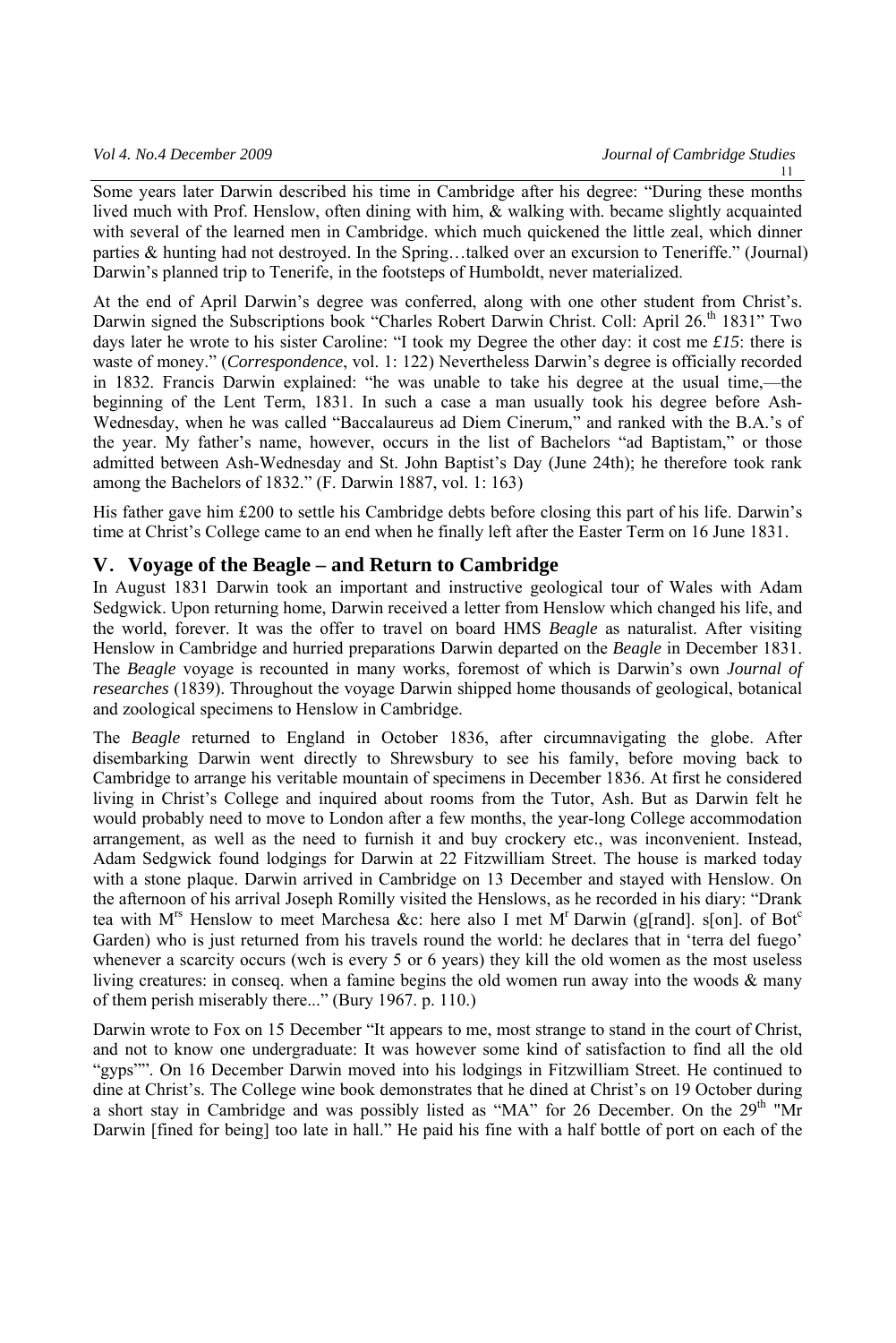two following evenings. On 23 February 1837 Darwin bet one of the Fellows, Edward Baines, that he could guess the height of the ceiling in the Combination Room (now the Old Combination Room) overlooked by a portrait of the Foundress of the College, Lady Margaret Beaufort, and a full length portrait of William Paley.

23 Feb. 1837. Mr Darwin *v.* Mr Baines. That the Combination Room measures from the ceiling to the floor more than *(x)* feet.

N.B. Mr Darwin may measure at any part of the room he pleases. (F. Darwin 1887, vol. 1: 279)

Darwin's name is crossed through, which means he lost the bet. It was forbidden to bet for money, so bets were always for a bottle of port. Indeed if the person laying a bet forgot to say it was for a bottle, he could be fined a bottle! Interestingly, Baines bet on the height of the Combination Room ceiling several years before, so he probably knew he would beat the world traveller.

Darwin recorded in his pocket diary or Journal "Jan [1837]: Cambridge — time spent in arranging general collection; examining minerals, reading, & writing little journal in the evenings Paid two short visits to London. — & read paper on elevation of coast of Chile." On 27 February he presented a paper at a meeting of the Cambridge Philosophical Society. The minutes of the General Meeting record: "An account by Mr C. Darwin of fused sand tubes found near the Rio Plata, which were exhibited along with several other specimens of rocks." Darwin wrote to his sister Caroline: "I have just been reading a short paper to the Philosoph. Soc<sup>y</sup>. of this place, and exhibiting some specimens  $\&$  giving a verbal account of them. It went off very prosperously  $\&$  we had a good discussion in which Whewell & Sedgwick took an active part. ... On Friday morning I migrate [to London]. My Cambridge life is ending most pleasantly." (*Correspondence*, vol. 2: 8-10) Apparently on 6 March 1837 Darwin moved to London to be closer to the scientific colleagues and institutions who were discussing his *Beagle* collections. (Journal) Darwin wrote to Fox from London "The only evil I found in Cambridge, was its being too pleasant". (*Correspondence*, vol. 2:11) Darwin's formative life of living in Cambridge had come to an end.

## **VI. Conclusion**

Cambridge changed Darwin and his life forever. There was the scientific and methodological influence of Henslow, the re-introduction to geology by Adam Sedgwick and the other scientific luminaries of the day. Cambridge, too, brought Darwin the offer to travel on the *Beagle* as naturalist. After the voyage Darwin briefly considered a life as a Cambridge professor. Independent wealth prevented that course from being pursued. Cambridge did not make Charles Darwin, but it came at the right time in his life and introduced him to the right people and finally brought him the most important opportunity of his life. His entire life programme thereafter was altered. He even continued to rise early in the morning, something that was popularly believed at the time to distinguish Cambridge from Oxford men.

#### **References:**

[Atkinson, S.] 1825. *Struggles of a poor student through Cambridge*. London: Extracted from the *London Magazine* n.s. vol. 1, 1825.

*Autobiography*: 1958. *The autobiography of Charles Darwin 1809-1882. With the original omissions restored. Edited and with appendix and notes by his grand-daughter Nora Barlow*. London: Collins.

Browne, Janet. 1995. *Charles Darwin: Voyaging*. London: Pimlico.